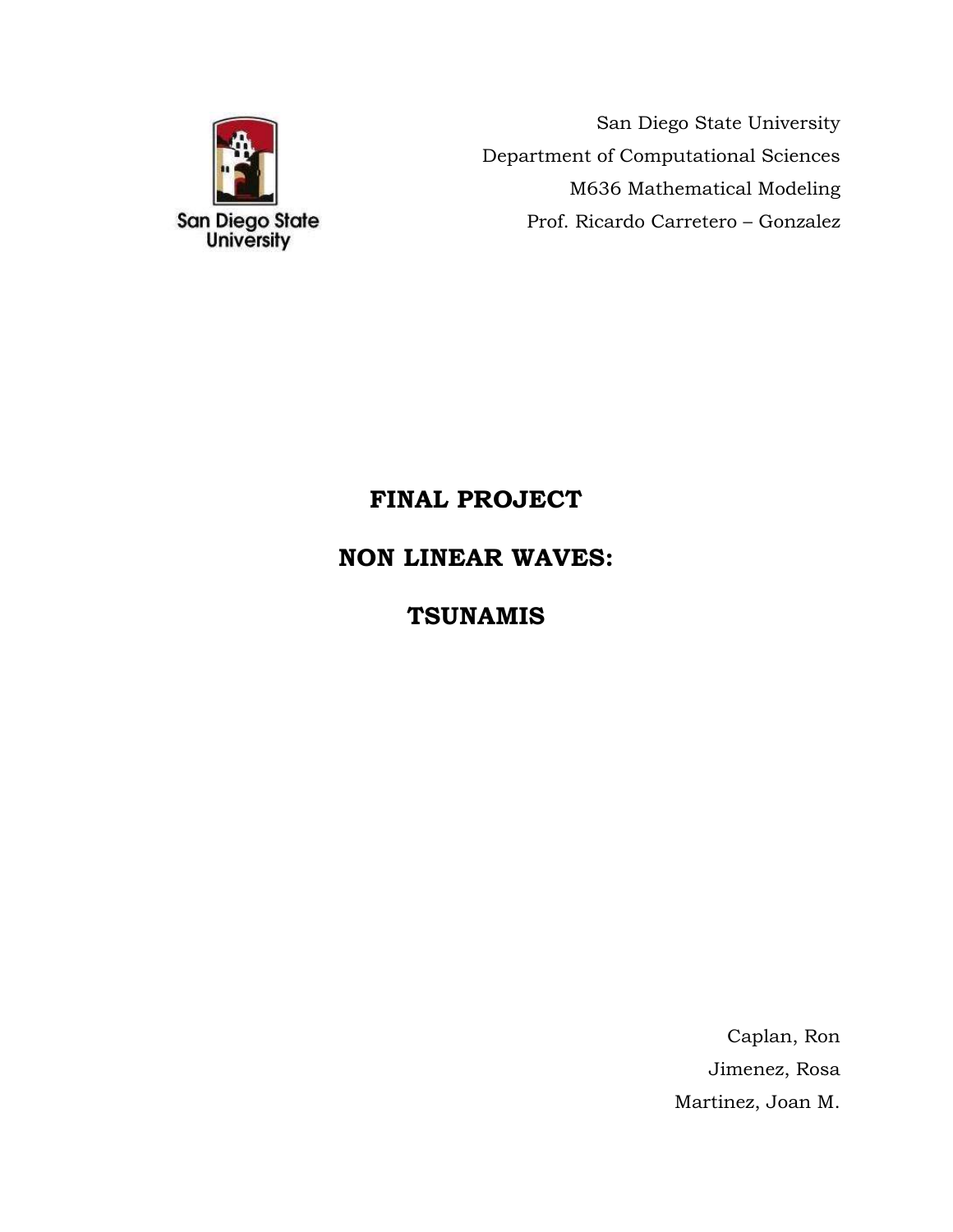#### **INTRODUCTION**

After the recent tragic events following the December 2004 Tsunami in the Indian Ocean, it becomes apparent that accurate models of tsunami propagation are required if people are to devise warning systems. Many very realistic and complex models and simulations have been and are being performed by groups across the globe. As an introduction to these concepts and to better understand the problems and techniques involved, we first must review the phenomenon of tsunami.

Tsunami events have been recorded for thousands of years throughout history. They are rare, highly destructive waves which are caused by large displacements of water. Some processes that can create such a displacement are underwater earthquakes, volcanoes, asteroid impacts, extreme weather, and land slides. In these displacements, enormous amounts of water can be displaced, typically a few meters high, and tens of thousands of square kilometers in area. This causes extremely long waves of over 100km wavelengths, propagating at high speeds up to 1000 km/h.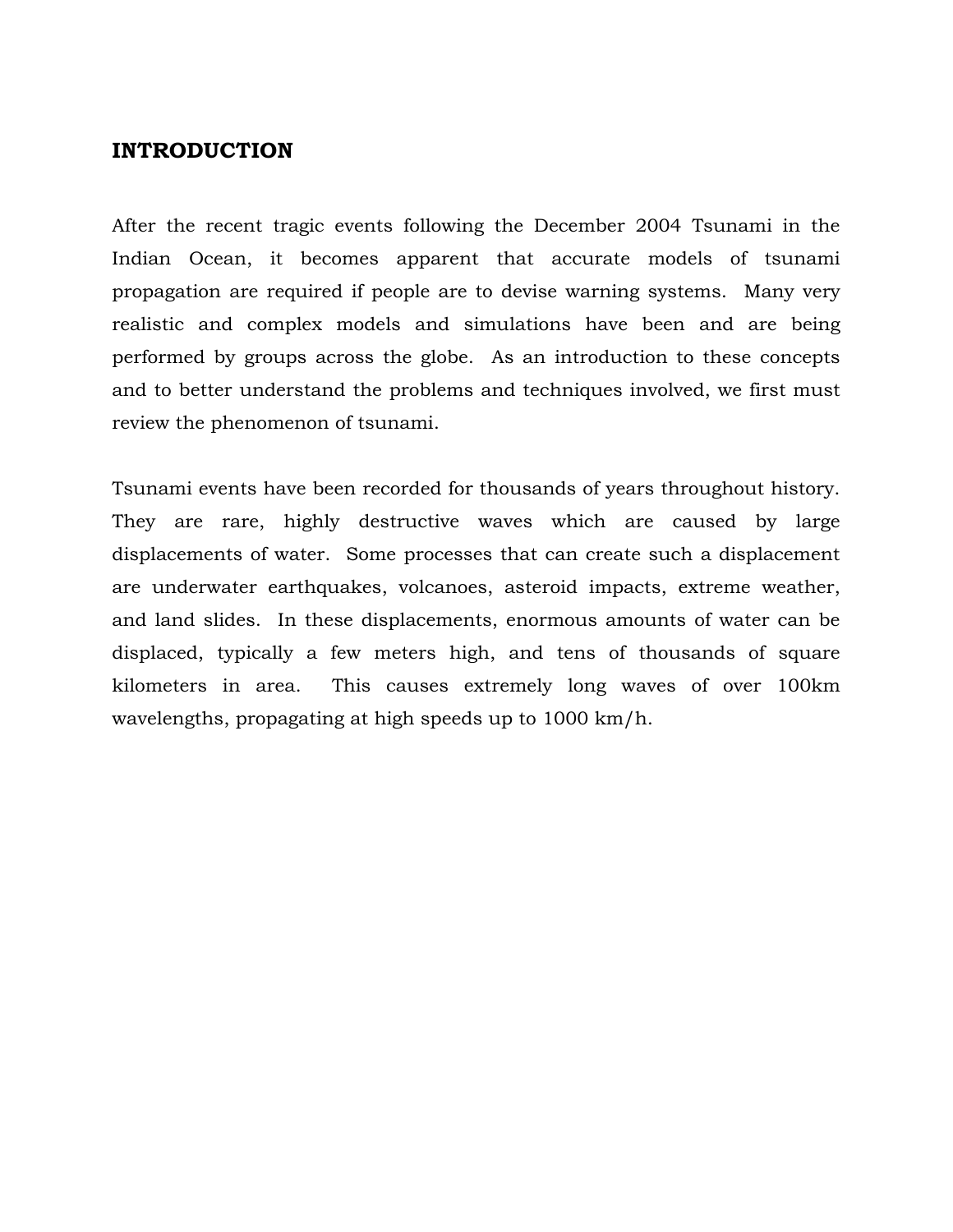#### **THE MODEL**

From the observation of the physical phenomena we know that most tsunami travel long distances without dissipation. One type of wave model that has this behavior is a soliton. Therefore, we try to find models which have nondispersive solitary solutions. One such model is the KdV equations. However, these equations cannot model a wave approaching a shoreline. Tsunami are observed to have high velocities in open waters, but slow down towards shore. Therefore, the model to simulate them must have a velocity dependant on depth. To find such a model, we start with the most comprehensive fluid dynamics equations and then simplify them to a level that is workable, yet still retains the properties we require.

Since The Navier –Stokes Equations are the foundation of fluid mechanics; they represent the most comprehensive model to describe fluid dynamics. These equations establish that changes in momentum (acceleration) of the particles of a fluid are simply the product of changes in pressure and dissipative viscous forces (similar to friction) acting inside the fluid.

There are basic assumptions necessary to make about the fluid. The first one is that the fluid is continuous. It signifies that it does not contain voids formed, for example, by bubbles of dissolved gases, or that it does not consist of an aggregate of mist-like particles. Another necessary assumption is that all the fields of interest like pressure, velocity, density, temperature, etc., are differentiable (i.e. no phase transitions).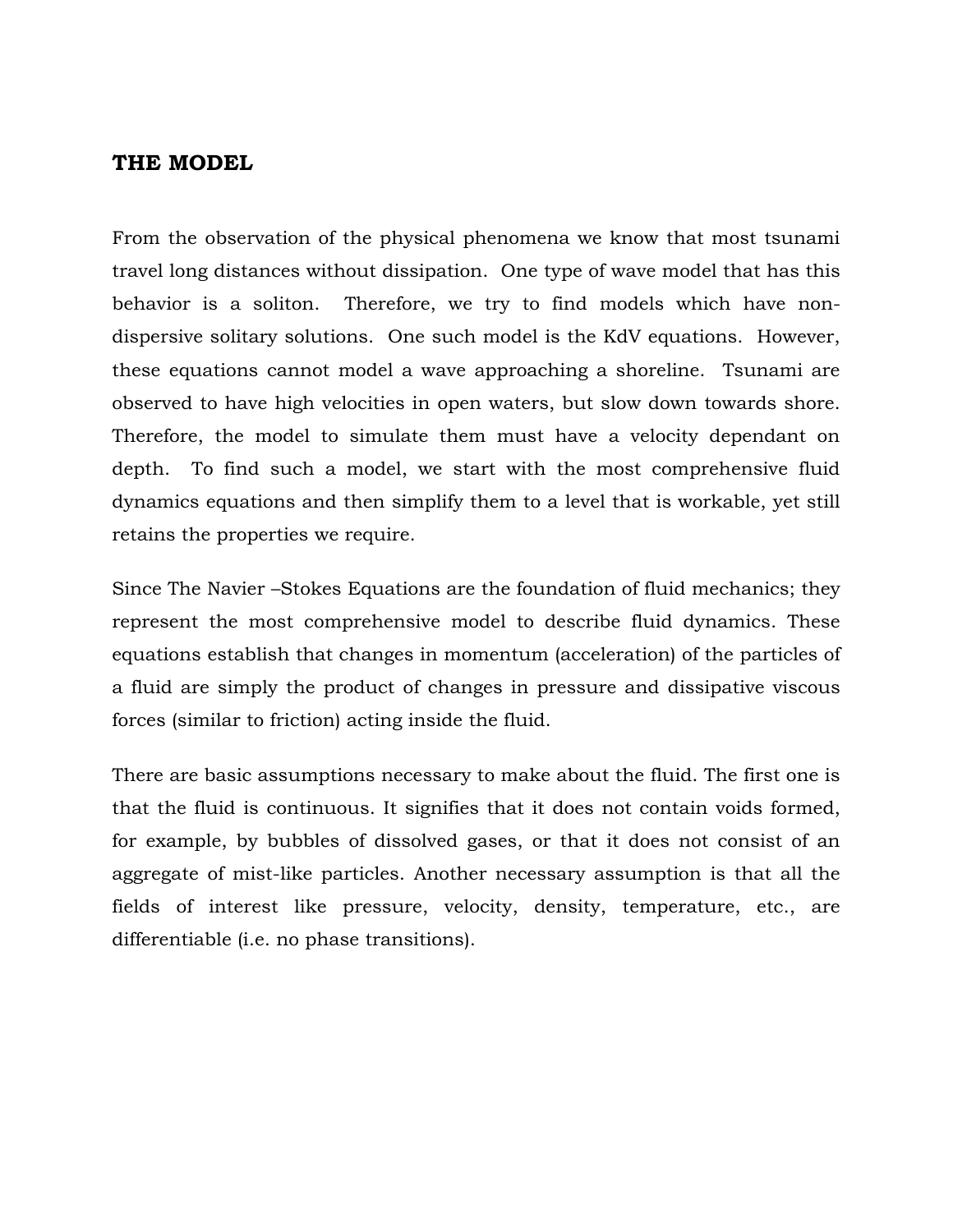The equations are derived from the basic principles of [momentum,](http://en.wikipedia.org/wiki/Momentum) and [energy](http://en.wikipedia.org/wiki/Energy) and can be written as:

$$
\frac{\partial u}{\partial t} + u \frac{\partial u}{\partial x} + v \frac{\partial u}{\partial y} + w \frac{\partial u}{\partial z} = g_x - \frac{1}{\rho} \frac{\partial p}{\partial x} + \nu \left( \frac{\partial^2 u}{\partial x^2} + \frac{\partial^2 u}{\partial y^2} + \frac{\partial^2 u}{\partial z^2} \right) \tag{1}
$$
\n
$$
\frac{\partial v}{\partial t} + u \frac{\partial v}{\partial x} + v \frac{\partial v}{\partial y} + w \frac{\partial v}{\partial z} = g_y - \frac{1}{\rho} \frac{\partial p}{\partial y} + \nu \left( \frac{\partial^2 v}{\partial x^2} + \frac{\partial^2 v}{\partial y^2} + \frac{\partial^2 v}{\partial z^2} \right) \tag{2}
$$
\n
$$
\frac{\partial w}{\partial t} + u \frac{\partial w}{\partial x} + v \frac{\partial w}{\partial y} + w \frac{\partial w}{\partial z} = g_x - \frac{1}{\rho} \frac{\partial p}{\partial z} + \nu \left( \frac{\partial^2 w}{\partial x^2} + \frac{\partial^2 w}{\partial y^2} + \frac{\partial^2 w}{\partial z^2} \right) \tag{3}
$$

*(Where u, v and w are the fluid velocity components in the x, y and z directions, respectively; p denotes pressure; g denotes the gravitational constant; ρ denotes density (assumed constant) and* ט *denotes the kinematic viscosity of the fluid.)*

The Navier-Stokes equations are usually applied in conjunction with the continuity equation, which states the law of conservation of mass:

$$
\frac{\partial u}{\partial x} + \frac{\partial v}{\partial y} + \frac{\partial w}{\partial z} = 0\tag{4}
$$

#### **FIRST SIMPLIFICATION**

Since Tsunami wave lengths are so long, and heights so small (comparable to the depth of the ocean), the first simplification we can make is that Tsunami can be described as shallow water waves. The condition for this consideration is:

#### A/ $h \ll 1$  and  $kh \ll 1$

Where A is the amplitude of the wave, h is the height and k is the wave number.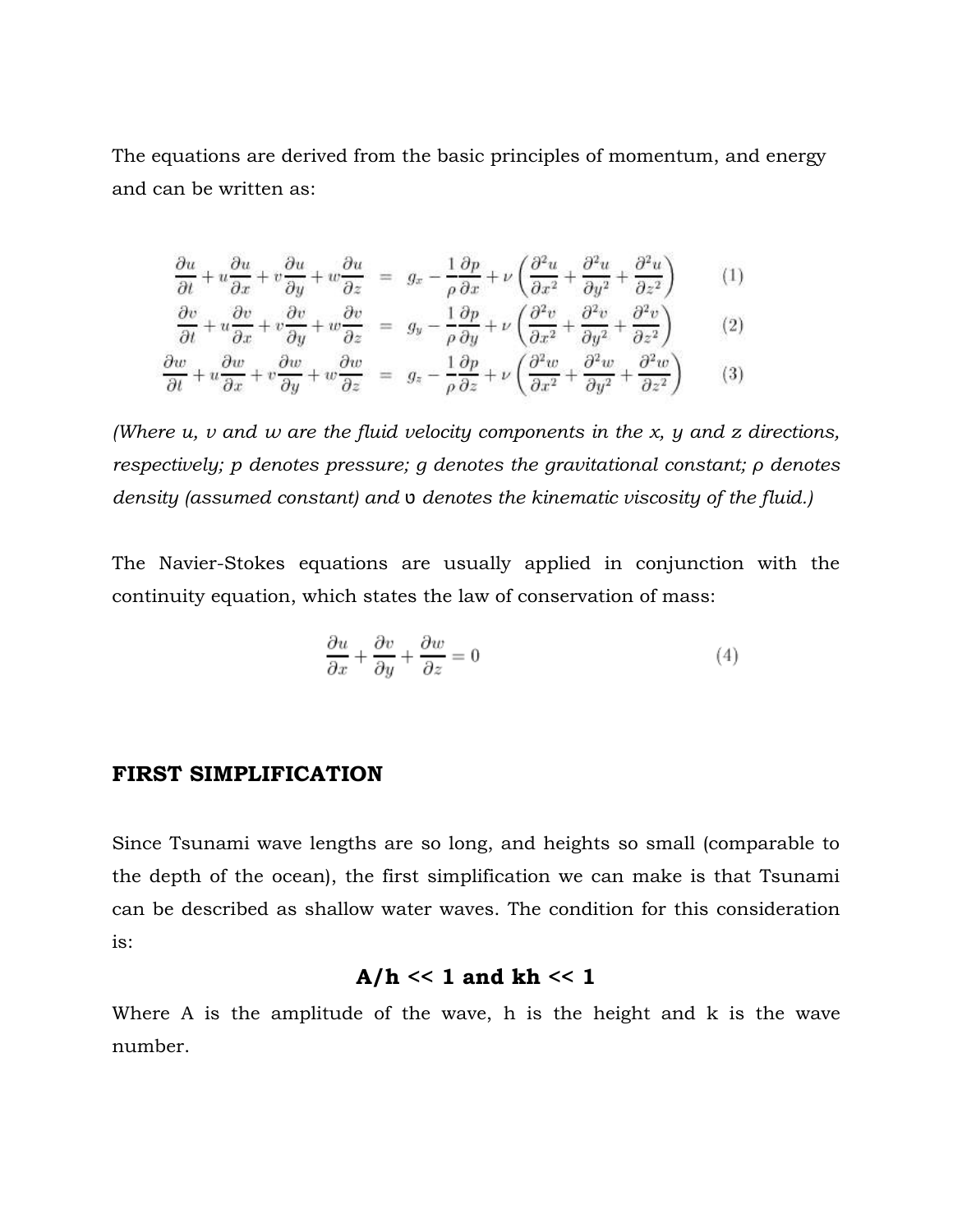This allows us to simplify the NS equations because from fluid mechanics, we know that for a thin layer of liquid, the relation between the pressure and the height is given by the following relationship:

### p=g ρ h

Where p is pressure, ρ is density and h is height.

With this relation, as well as assuming zero viscosity and considering just 2 dimensional motions, we can reduce the Navier – Stokes equations to:

> $Ut + UUx + VUy + gHx = 0$  $Vt + UVx + VVy + gHy = 0$  $Ht + [U(H-b)]x + [V(H-b)]y = 0$

 $U(x,t)$  = Horizontal Velocity of H20,  $V(x,t)$  = Vertical Velocity of H20,  $H(x,t)$  = Height of the wave,  $b(x)$  = Sub terrain, and  $g =$  acceleration due to gravity = 9.8 m/s2.

Where h is the height field and b is the height of the ground (see fig 1.)

These equations describe the flow of thin layers of fluids and are known as **the shallow water wave equations.**



Figure 1: A diagram of a one-dimensional wave.

### **SECOND SIMPLIFICATION**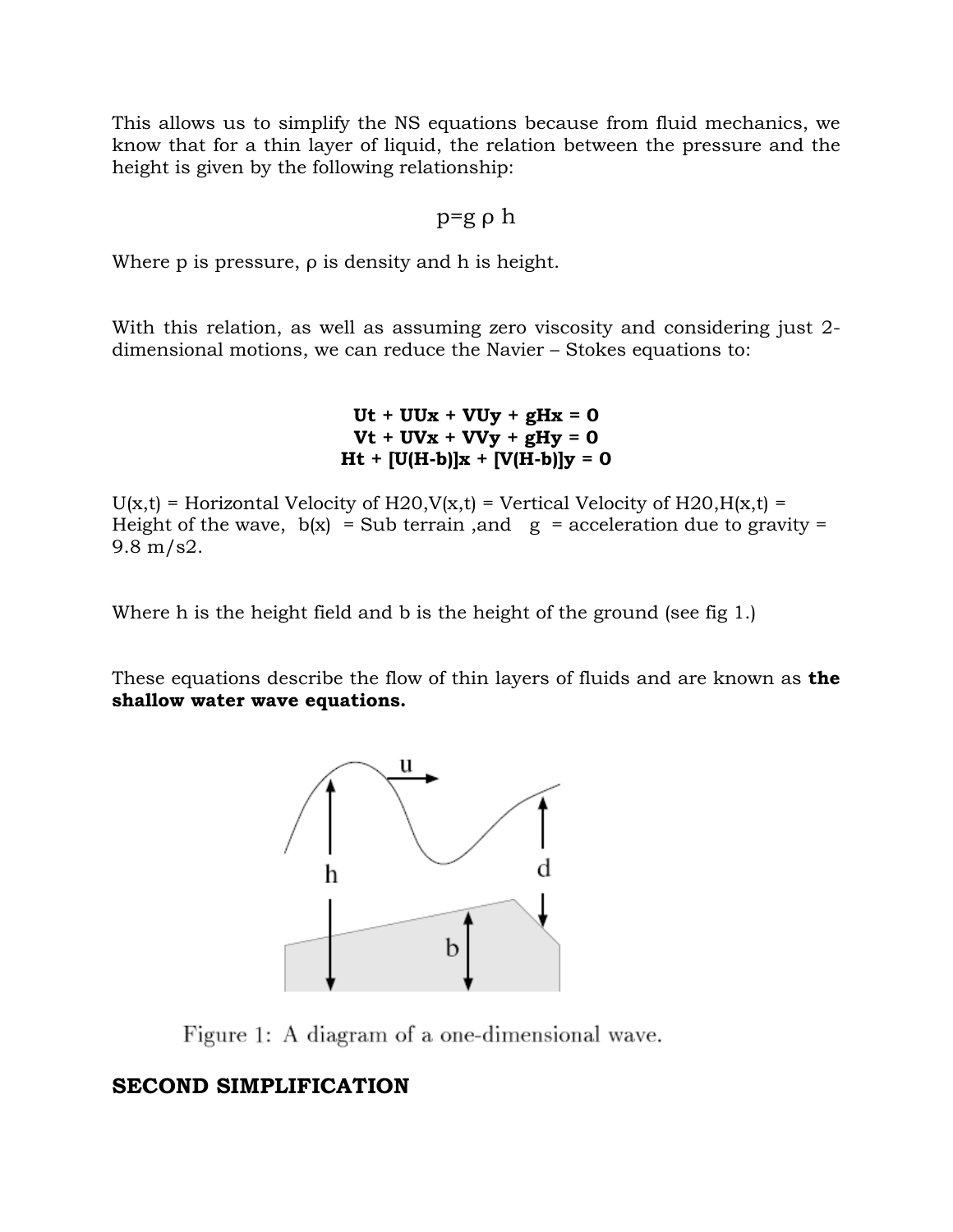Since the traveling distance of the tsunami is so large, we can approximate it by a plane wave moving in a single direction. In such a case, we can assume that the velocities of the particles in the perpendicular direction are negligible, and thus such a plane wave can be represented by a one dimensional slice.

Taking this assumption, the non-linear SWWE reduces to:

$$
Ut + UUx + gHx = 0
$$
  

$$
Ht + [U(H-b)]x = 0
$$

Now these equations seem reduce enough to work with. We already mention that Tsunami travel long distances, therefore we now try to find a traveling wave solution of the form:

$$
H(x,t) = h(z) z = x-ct
$$
  

$$
U(x,t) = f(z) z = x-ct
$$

However, we find that after much afford, such solutions do not exist. Therefore let us search for more way to make more approximations.

#### **THIRD SIMPLIFICATION**

Since we have a non linear equation the first simplification we should make is to make it linear. In order to do this, let us assume that in the middle of the ocean the depth (H-B) varies very little so we can considered as a constant d. Also, according to [ ] we can assume that the horizontal velocity (U) do not change much therefore we can substitute by a constant (u). Now we have:

```
Ut + uUx + gHx = 0 (A)
Ht + dUx = 0 (B)
```
Let try to plug in a traveling wave solution:

```
-cf'+uf'+gh'=0
 -ch'+df'=0
```
Solving for f' in equation B we get:

**f'=c/(dh')**

And we plugging this into equation A we get:

**c=u+- (sqrt(u^2+4dg)/2)**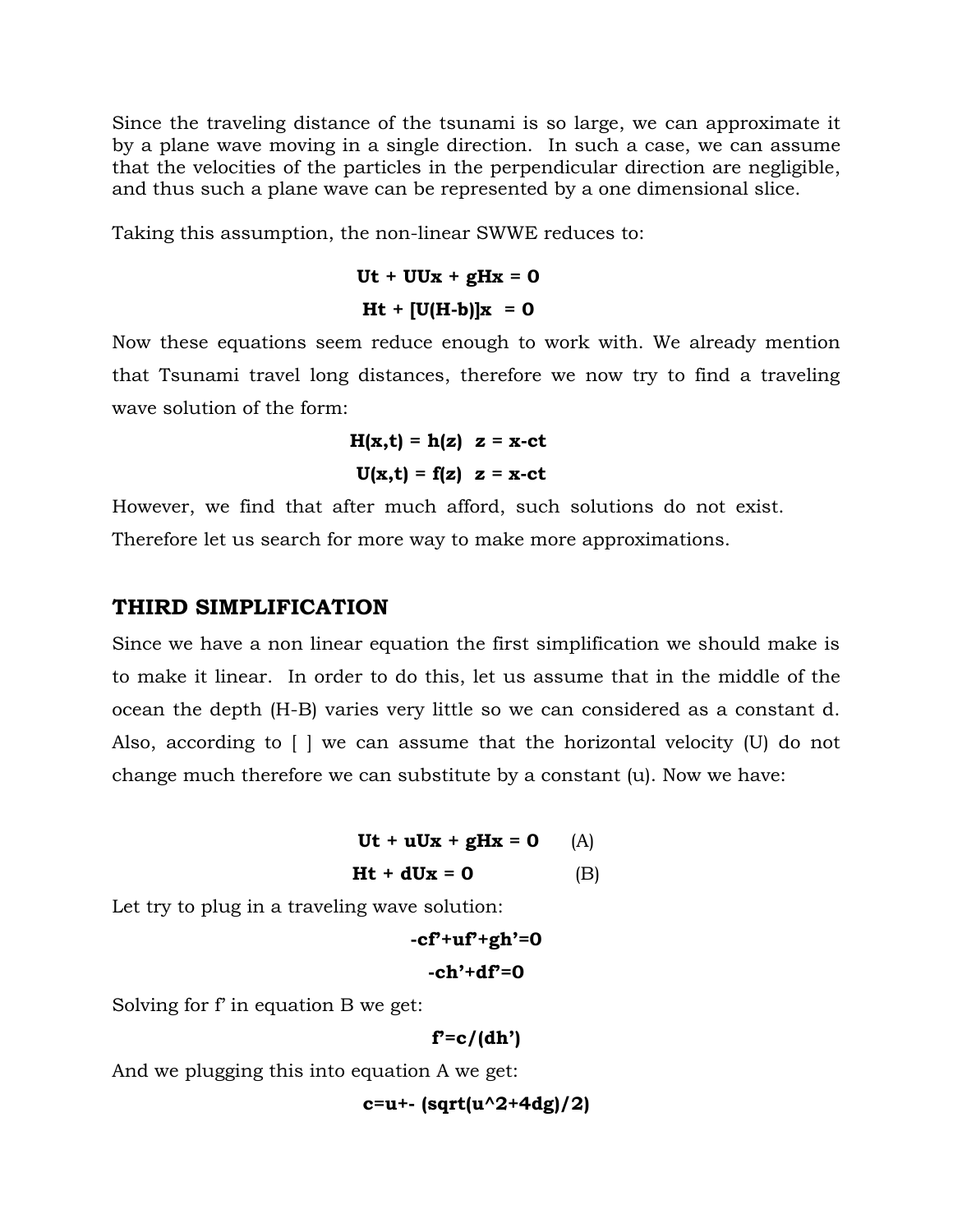This shows that the solution does exist that there is a traveling wave solution with a constant velocity traveling both in the positive and negative direction. However, we do not know what form the solution has.

Returning to our original linear equations notice what happen if we take the background velocities, u, to be 0, the if you differentiate equation A with respect to "x" and equation B with respect to "t", the by combining A and B and collecting terms, the equations reduce to:

## $Htt = (gd)Hxx$  (C)

Which is a standard linear wave equation with a velocity dependant on the depth.

Going back to the value for c obtained using the horizontal velocities u, and replaceing u with 0, yields:  $c = +sqrt(dg)$ 

Also interesting is that multiplying c by itself with a non-zero u value, yields a  $c^2$  = dg! Therefore even with a non-zero constant u, the equation is the same as (C).

This result explains why we could not find a traveling wave solution to the nonlinear SWWE. The velocity of our linear case is dependant on d, which we take to be constant, thus, a constant velocity. However, in our original SWWE, d was not constant, but changed due to terrain and H(x,t). Therefore, since the velocity of the wave was variable in time, no constant velocity wave solution could possibly be valid for all t.

At this point, we have an approximate solution to a tsunami traveling in open ocean. However according to \_\_\_\_\_\_\_\_\_ the linear equation cannot describe accurately the tsunami running up to shore, for it causes the wave's amplitude to rise too high and too fast, thus causing the wave to break too early as compared to observations.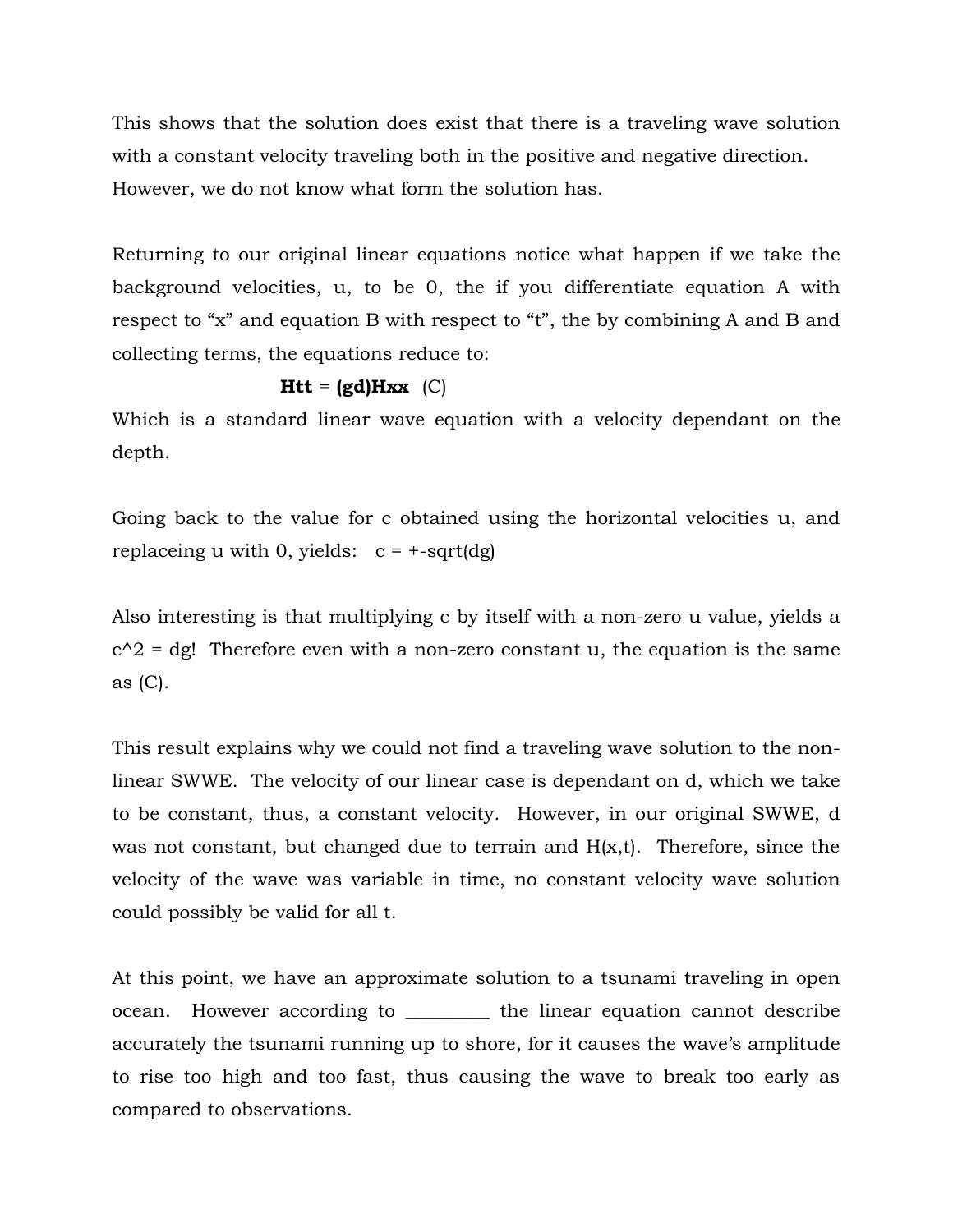For our simulation, we wish to describe the tsunami as it approaches a shoreline, as well as its formation from the initial disturbance of the water. Therefore, we return to the non-linear form of the SWWE.

### **LIMITATIONS OF THE SWWE**

Before implementing the SWWE, we wish to know its limitations to be sure that it will suit our needs.

In deriving the SWWE, we neglected the z-componants of Navier-Stokes equation, in essence assuming virticle velocities to be negligible. Due to this, the SWWE cannot model certain situations such as asteroid impacts, underwater landslides, wave traveling over submerged barrier, or shortwavelength tsunami.

Also, taking the shallow layer of fluid specification eliminates the possibility of simulating a wave breaking.

These limitations aside, we can see that the SWWE should be adequate enough to model a tsunami caused by a hump of water, traveling to a shoreline and flooding it.

#### **NUMERICAL SIMULATION**

To simulate our tsunami, we use matlab to formulate a numeric scheme. The SWWE is inherently unstable when used with standard finite-difference methods. Therefore many in the scientific community have developed complex and efficient implicit schemes for solving the SWWE. These are very difficult to implement, so we instead use a leap-frog explicit scheme which guarantees stability. The major drawback to this method is that it puts strong constraints on step size for t and x.: del-t < del-x/vel.. Since tsunamis cover many